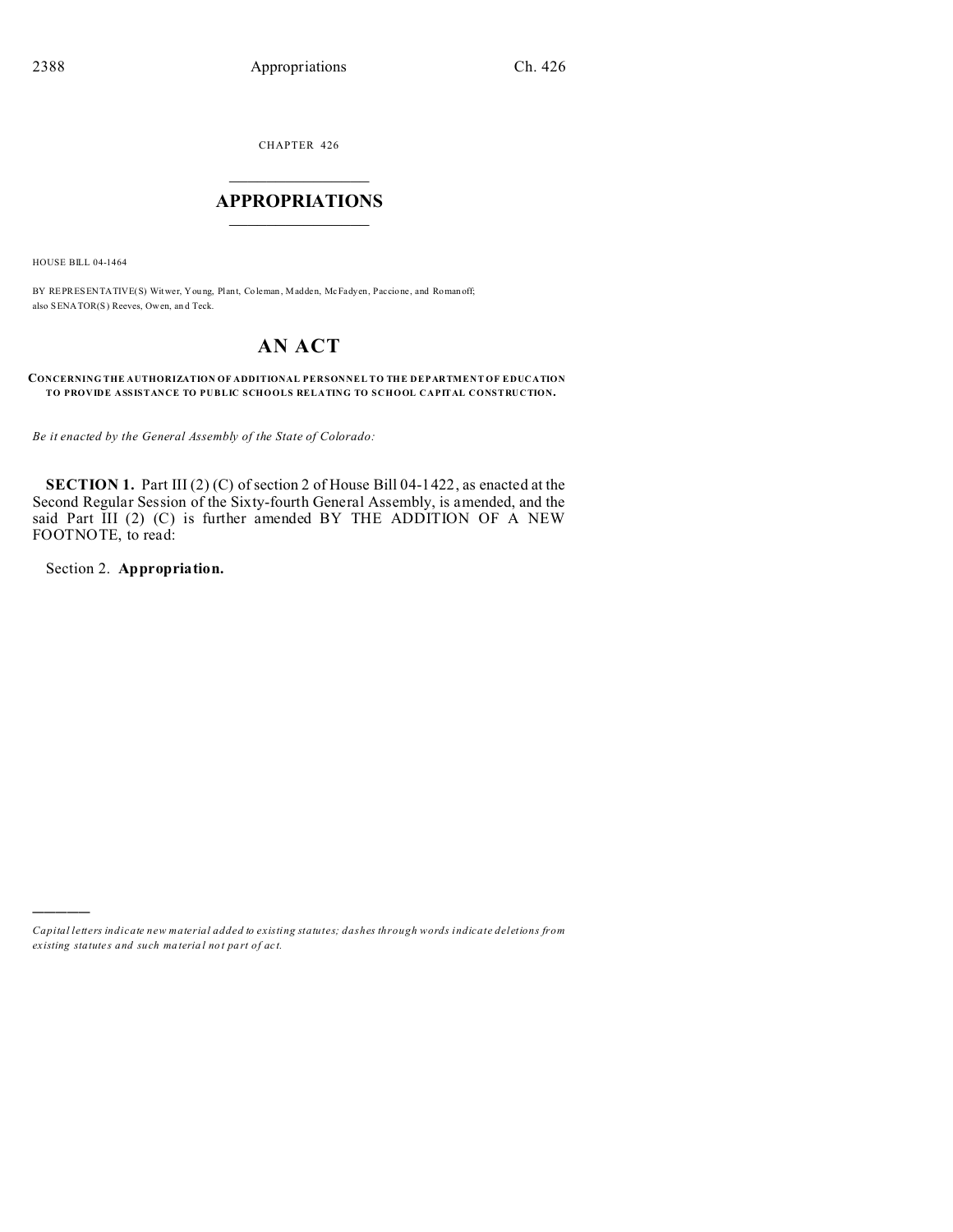|                                                          |                           |              | <b>APPROPRIATION FROM</b>     |                                         |                      |                                       |                         |  |
|----------------------------------------------------------|---------------------------|--------------|-------------------------------|-----------------------------------------|----------------------|---------------------------------------|-------------------------|--|
|                                                          | ITEM &<br><b>SUBTOTAL</b> | <b>TOTAL</b> | <b>GENERAL</b><br><b>FUND</b> | GENERAL<br><b>FUND</b><br><b>EXEMPT</b> | CASH<br><b>FUNDS</b> | CASH<br><b>FUNDS</b><br><b>EXEMPT</b> | FEDERAL<br><b>FUNDS</b> |  |
|                                                          | \$                        | \$           | $\mathbb S$                   | \$                                      | \$                   | \$                                    | \$                      |  |
|                                                          |                           |              |                               | <b>PART III</b>                         |                      |                                       |                         |  |
|                                                          |                           |              |                               | <b>DEPARTMENT OF EDUCATION</b>          |                      |                                       |                         |  |
| (2) ASSISTANCE TO PUBLIC SCHOOLS                         |                           |              |                               |                                         |                      |                                       |                         |  |
| (C) Grant Programs and Other Distributions <sup>14</sup> |                           |              |                               |                                         |                      |                                       |                         |  |
| Read-to-Achieve Cash                                     |                           |              |                               |                                         |                      |                                       |                         |  |
| Fund                                                     | 16,592,664                |              |                               |                                         |                      | 16,592,664 <sup>ª</sup>               |                         |  |
| Read-to-Achieve Grant                                    |                           |              |                               |                                         |                      |                                       |                         |  |
| Program                                                  | 16,592,664                |              |                               |                                         |                      | $16,592,664^b$                        |                         |  |
| Federal Title I Reading                                  |                           |              |                               |                                         |                      |                                       |                         |  |
| First Grant                                              | 9,650,058                 |              |                               |                                         |                      |                                       | 9,650,058               |  |
|                                                          |                           |              |                               |                                         |                      |                                       | $(8.8$ FTE)             |  |
| S.B. 97-101 Public                                       |                           |              |                               |                                         |                      |                                       |                         |  |
| School Health Services                                   | 14,585,895                |              |                               |                                         |                      | $14,585,895(T)^c$                     |                         |  |
|                                                          |                           |              |                               |                                         |                      | $(1.4$ FTE)                           |                         |  |
| State Public School                                      |                           |              |                               |                                         |                      |                                       |                         |  |
| Fund, Contingency<br>$\mbox{Reserve}^{15,\,16}$          |                           |              |                               |                                         |                      |                                       |                         |  |
|                                                          | 3,585,804                 |              |                               |                                         |                      | 3,585,804 <sup>d</sup>                |                         |  |

Ch. 426 Appropriations 2389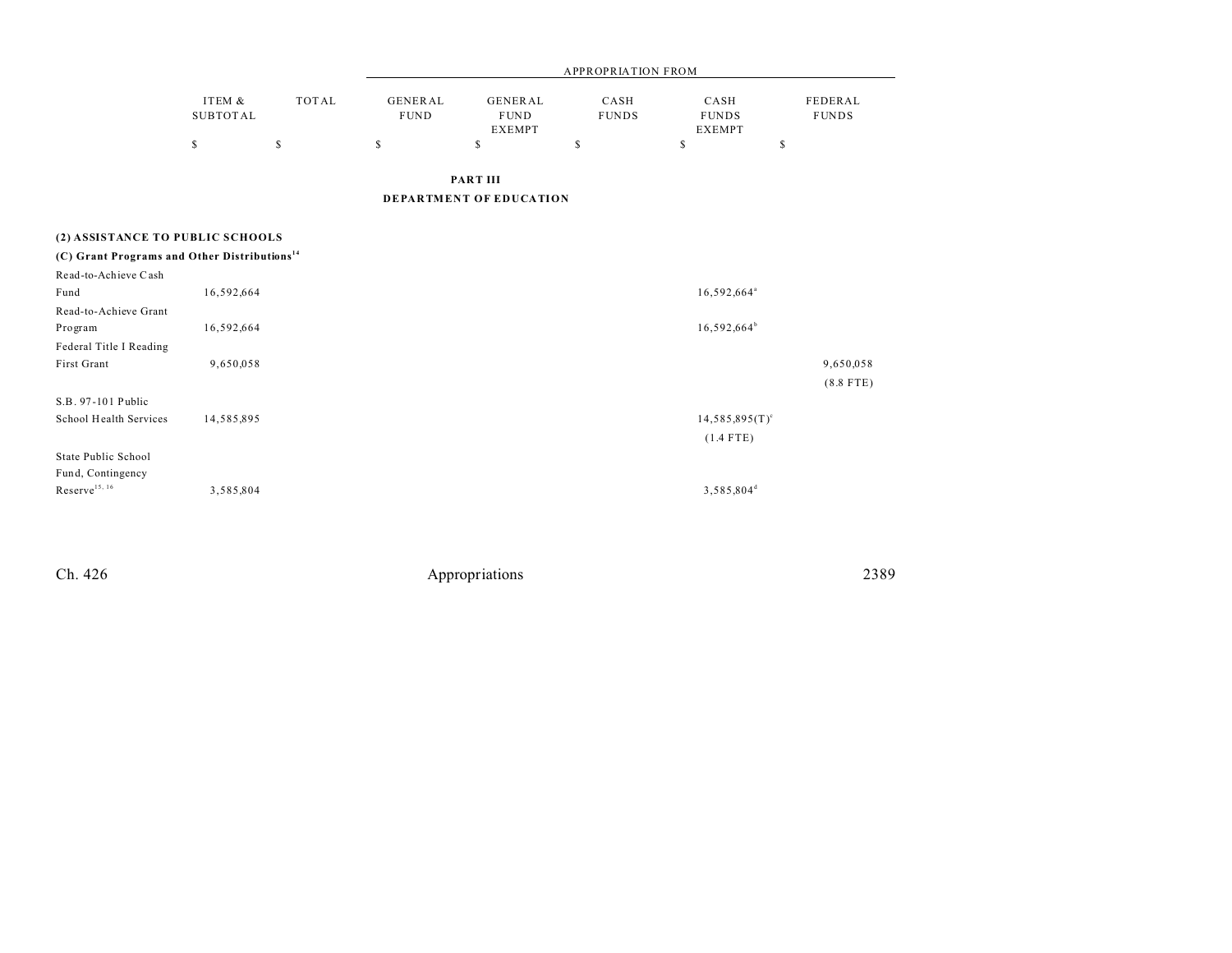| Ch. 426                                                                                                       |                                           | 2390         |                               |                                         |                      |                                                       |                         |
|---------------------------------------------------------------------------------------------------------------|-------------------------------------------|--------------|-------------------------------|-----------------------------------------|----------------------|-------------------------------------------------------|-------------------------|
|                                                                                                               |                                           |              |                               |                                         |                      |                                                       |                         |
|                                                                                                               | ITEM &<br><b>TOTAL</b><br><b>SUBTOTAL</b> |              | <b>GENERAL</b><br><b>FUND</b> | GENERAL<br><b>FUND</b><br><b>EXEMPT</b> | CASH<br><b>FUNDS</b> | CASH<br><b>FUNDS</b><br><b>EXEMPT</b>                 | FEDERAL<br><b>FUNDS</b> |
|                                                                                                               | \$                                        | $\mathbb{S}$ | \$                            | \$                                      | \$                   | \$                                                    | S                       |
| State Public School<br>Fund, School Capital<br>Construction<br>Expenditures Reserve<br>RESERVE <sup>16a</sup> | 10,000,000                                |              |                               |                                         |                      | $10,000,000^{\circ}$<br>$(+.0$ FTE $)$<br>$(2.0$ FTE) |                         |
| Charter School Capital<br>Construction                                                                        | 5,000,000                                 |              |                               |                                         |                      | $5,000,000$ <sup>f</sup>                              |                         |
| State Match for School<br>Lunch Program                                                                       | 2,472,644<br>78,479,729                   |              |                               |                                         |                      | 2,472,644 $s$                                         |                         |

a This amount shall be from the Tobacco Litigation Settlement Cash Fund created in Section 24-22-115, C.R.S., pursuant to Section 24-75-1104 (1) (e), C.R.S.

b This amount shall be from the Read-to-Achieve Cash Fund created in Section 22-7-506 (4), C.R.S.

This amount shall be from federal Medicaid funds appropriated to the Department of Health Care Policy and Financing. Of this amount, \$179,470 shall be for administrative costs.

d This amount shall be from school district reimbursements that are credited to the State Public School Fund, Contingency Reserve, pursuant to Section 22-54-117 (5) (b), C.R.S.

of this amount, \$5,000,000 shall be from the shall be from the State Education Fund created in Section 17 (4) of Article IX of the State Constitution, and \$5,000,000 shall be from the State Public School Fund, School Capital Construction Expenditures Reserve established in Section 22-54-117 (1.5), C.R.S.

<sup>f</sup> This amount shall be from the State Education Fund created in Section 17 (4) of Article IX of the State Constitution.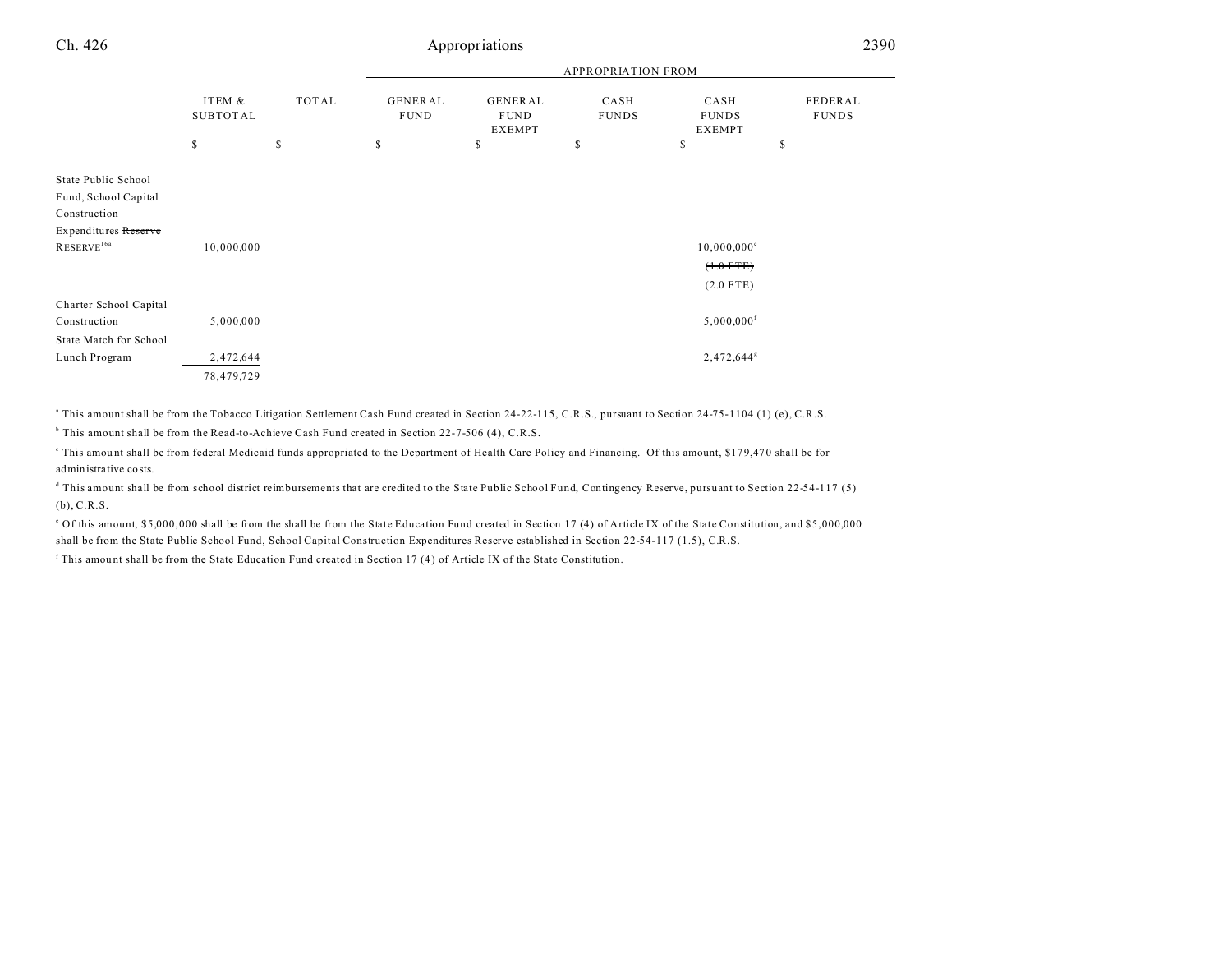<sup>g</sup> This amount shall be from the State Public School Fund created in Section 22-54-114, C.R.S.

**FOOTNOTES** -- The following statements are referenced to the numbered footnotes throughout section 2.

| 16a | DEPARTMENT OF EDUCATION, ASSISTANCE TO PUBLIC SCHOOLS, GRANT PROGRAMS AND OTHER DISTRIBUTIONS, STATE PUBLIC SCHOOL FUND,          |
|-----|-----------------------------------------------------------------------------------------------------------------------------------|
|     | SCHOOL CAPITAL CONSTRUCTION EXPENDITURES RESERVE THE PURPOSE OF THIS INCREASE IN THE FTE AUTHORIZATION IS TO: (a) IMPROVE THE     |
|     | DEPARTMENT'S ABILITY TO EFFICIENTLY ADMINISTER THE SCHOOL DISTRICT CAPITAL CONSTRUCTION ASSISTANCE PROGRAM; AND (b) TO ENHANCE    |
|     | THE DEPARTMENT'S ABILITY TO PROVIDE TECHNICAL CONSULTATION AND ADMINISTRATIVE SERVICES TO SCHOOL DISTRICTS TO EVALUATE THE NEED   |
|     | FOR CAPITAL CONSTRUCTION EXPENDITURES AND THE DISTRICTS' PLANS FOR EXPENDING ANY ASSISTANCE RECEIVED FROM THE SCHOOL CAPITAL      |
|     | CONSTRUCTION EXPENDITURES RESERVE, AS REQUIRED BY SECTION 22-54-117 (1.5) (C), C.R.S. IN CONNECTION WITH THIS INCREASE IN THE FTE |
|     | AUTHORIZATION, THE GENERAL ASSEMBLY REQUESTS THAT THE DEPARTMENT PROVIDE INFORMATION TO THE JOINT BUDGET COMMI                    |
|     | NOVEMBER 1, 2004, CONCERNING ANY RECOMMENDED STATUTORY CHANGES THAT MAY FURTHER ENHANCE THE DEPARTMENT'S ABILITY TO               |
|     | PROVIDE TECHNICAL CONSULTATION TO SCHOOL DISTRICTS OR TO ENSURE THE EFFICIENT ADMINISTRATION OF THE SCHOOL DISTRICT CAPITAL       |
|     | CONSTRUCTION ASSISTANCE PROGRAM AND THE SCHOOL CAPITAL CONSTRUCTION EXPENDITURES RESERVE. THE DEPARTMENT IS ENCOURAGED TO         |
|     | <u>VARIOUS DEPARTMENTS, AGENCIES, OR INSTITUTIONS OF STATE GOVERNMENT</u>                                                         |
|     | "ONSTRUCTION MANAGEMENT EOR THE RURPOSE OF RESPONDING TO THIS FOOTNOTE                                                            |

(Governor lined through this provision. See the editor's note and the Governor's letter following this a ct.)

**SECTION 2. Safety clause.** The general assembly hereby finds, determines, and declares that this act is necessary for the immediate preservation of the public peace, health, and safety.

Approved in part and vetoed in part: June 4, 2004

**Editor's note:** The following is a reprinting of the Governor's message filed with House Bill 04-1464 when he approved the bill in part and vetoed it in part on June 4, 2004. Markings were made on the bill by the Governor purporting to veto an appropriation contained in a capital construction headnote. For the reasons set forth in the letter to the Governor on page 131 of

Ch. 426 Appropriations 2391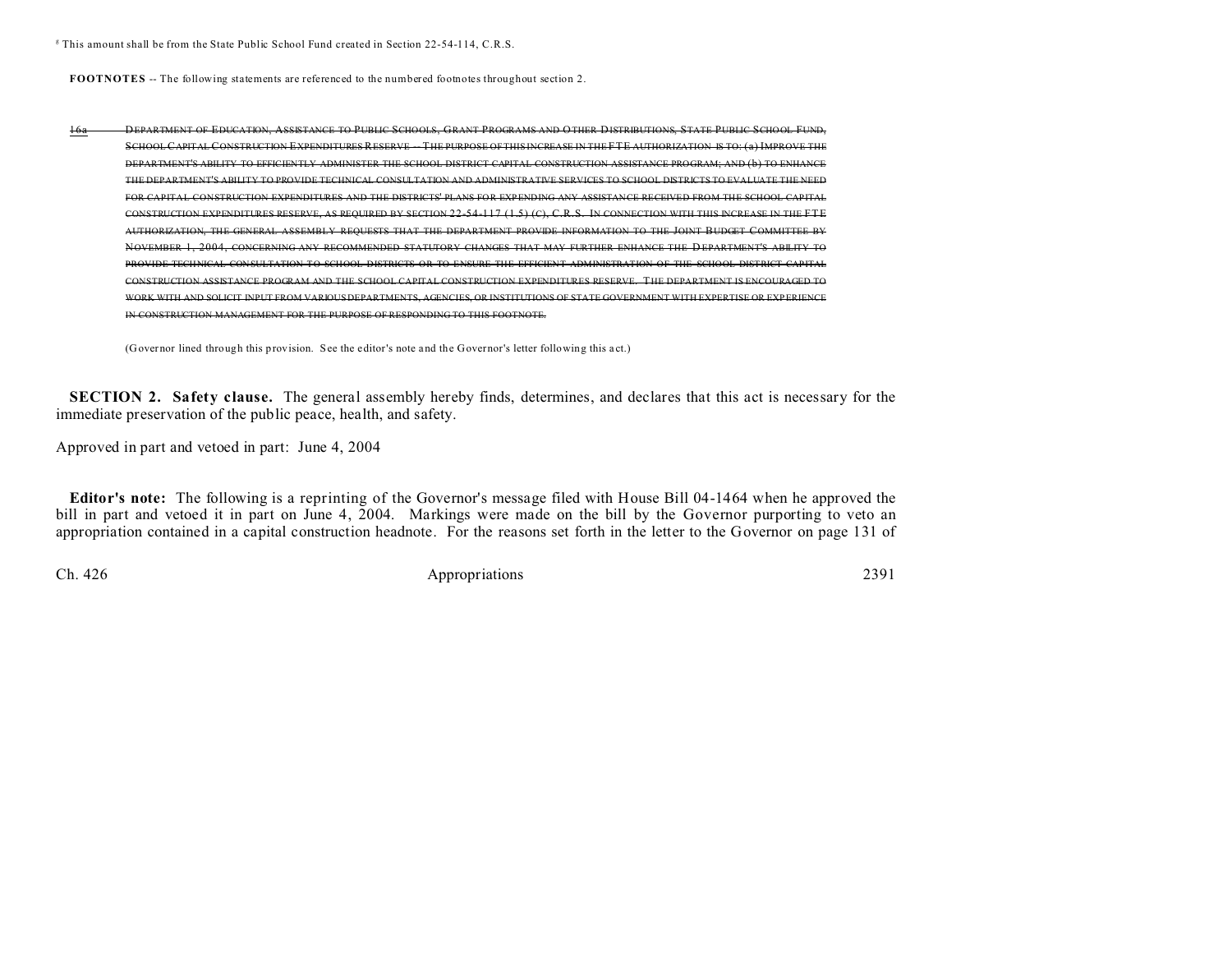# Ch. 426 **Appropriations** 2392

Volume 1 of the 1989 Session Laws of Colorado, the President of the Senate and the Speaker of the House of Representatives expressed their opinion that similar markings made on the 1989 long bill did not constitute valid vetoes. However, the Colorado Supreme Court has held that such purported vetoes are entitled to a presumption of validity. See Romer v. Colorado General Assembly, 810 P.2d 215 (Colo. 1991). In view of this holding, the purported veto is reflected in the version of the bill printed on the preceding pages.

June 4, 2004

The Honorable Colorado House of Representatives Sixty-Fourth General Assembly Second Regular Session Denver, CO 80203

Ladies and Gentlemen:

I am filing with the Secretary of State House Bill 04-1464, "Concerning the Authorization of Additional Personnel to the Department of Education to Provide Assistance to Public Schools Relating to School Capital Construction." Approved in part and disapproved in part on June 4, 2004 at 10:55 A.M.

It is my constitutional obligation to review the general appropriations bill and exercise the line item veto when necessary. House Bill 04-1464 amends the general appropriations bill. While I have approved House Bill 04-1464 as a whole, I have vetoed footnote 16a within the bill.

Footnote 16a: Department of Education, Assistance to Public Schools, Grant Programs and Other Distributions, State Public School Fund, School Capital Construction Expenditures Reserve – The purpose of this increase in the FTE authorization is to: (a) Improve the department's ability to efficiently administer the school district capital construction assistance program; and (b) to enhance the department's ability to provide technical consultation and administrative